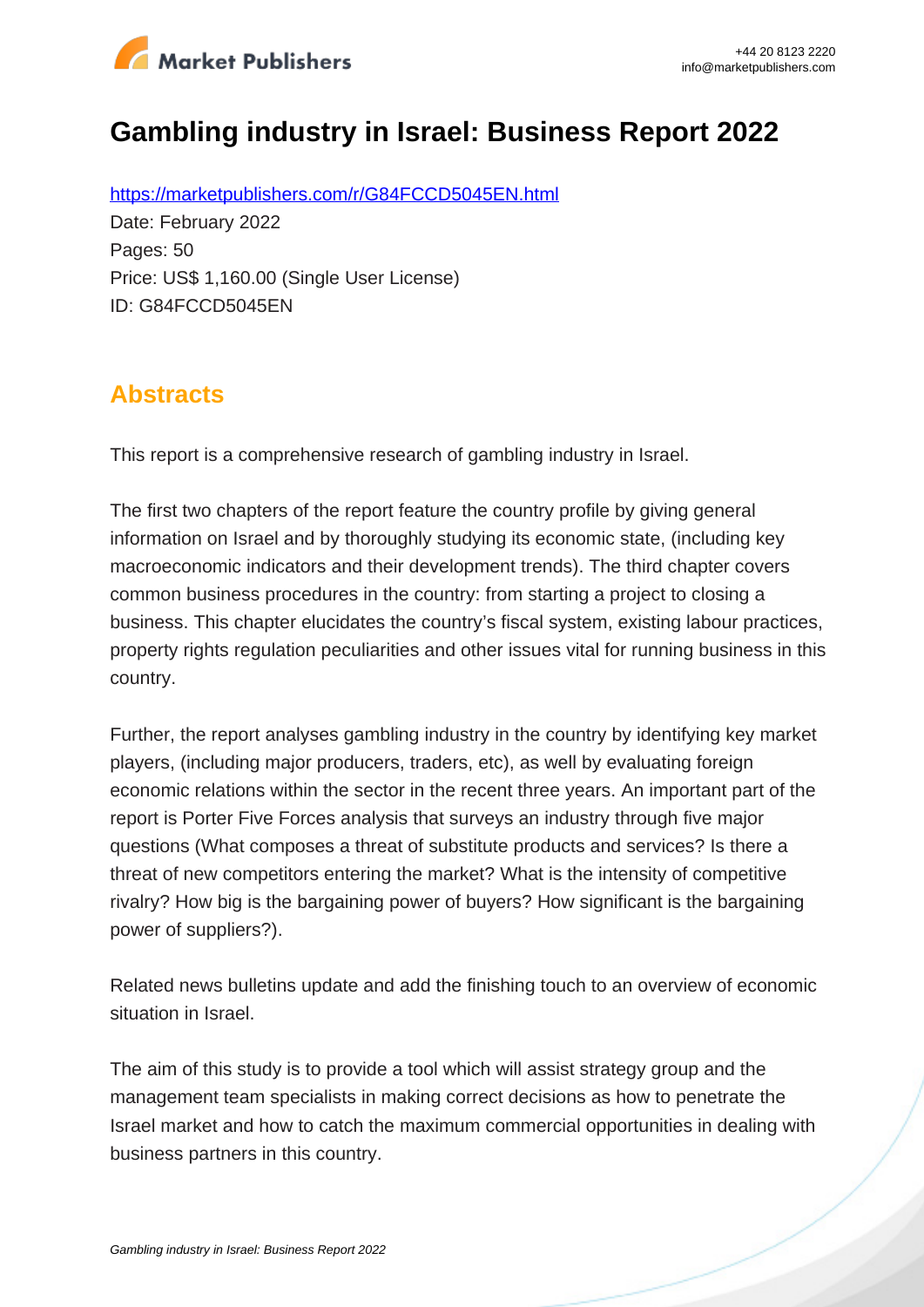

## **Contents**

#### **1. ISRAEL: COUNTRY PROFILE**

- 1.1. Geographical position
- 1.2. Historical background
- 1.3. Demography
- 1.4. Administrative divisions
- 1.5. Political situation
- 1.6. Economic situation
- 1.7. Foreign relations

1.8. Social environment and culture. Cultural differences and their impact on business negotiations

#### **2. ISRAEL: FINANCIAL AND ECONOMIC PROFILE**

- 2.1. Country's Gross Domestic Product (GDP): historical trends and projection
- 2.2. Industrial production outlook
- 2.3. Israel foreign trade
- 2.4. Current investment climate
- 2.5. Labor market overview. Current employment state
- 2.6. Ratings by major rating agencies

#### **3. PECULIARITIES OF DOING BUSINESS IN ISRAEL**

- 3.1. Procedures for starting a business
- 3.2. Routine for building permits obtaining
- 3.3. Registration of ownership rights
- 3.4. Basic terms of providing business loans by banks
- 3.5. Measures for investments protection
- 3.6. Tax system
- 3.7. Foreign trade transactions
- 3.8. Debt collection
- 3.9. Business liquidation

#### **4. ISRAEL GAMBLING INDUSTRY OVERVIEW**

#### **5. ISRAEL GAMBLING INDUSTRY PORTER FIVE FORCES ANALYSIS**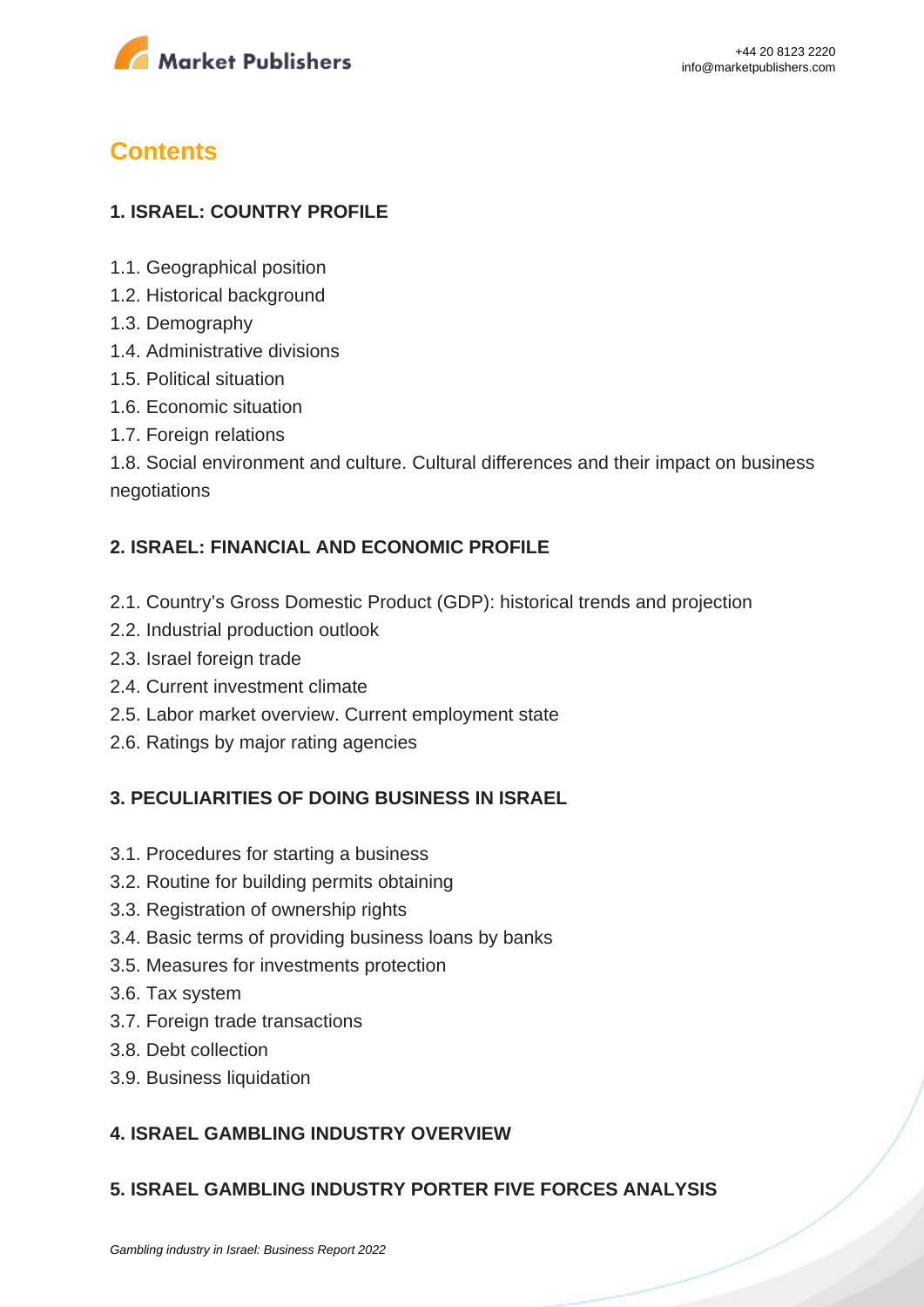

#### **6. ISRAEL ECONOMY NEWS AND ANALYSIS DIGEST**

\*Please note that Gambling industry in Israel: Business Report 2022 is a half ready publication.

 It only requires updating with the help of new data that are constantly retrieved from Publisher's databases and other sources. This updating process takes 3-5 business days after order is placed. Thus, our clients always obtain a revised and updated version of each report. Please also note that we do not charge for such an updating procedure. Business Analytic Center (BAC) has information for more than 25,000 different products available but it is impossible to have all reports updated immediately. That is why it takes 3-5 days to update a report after an order is received.